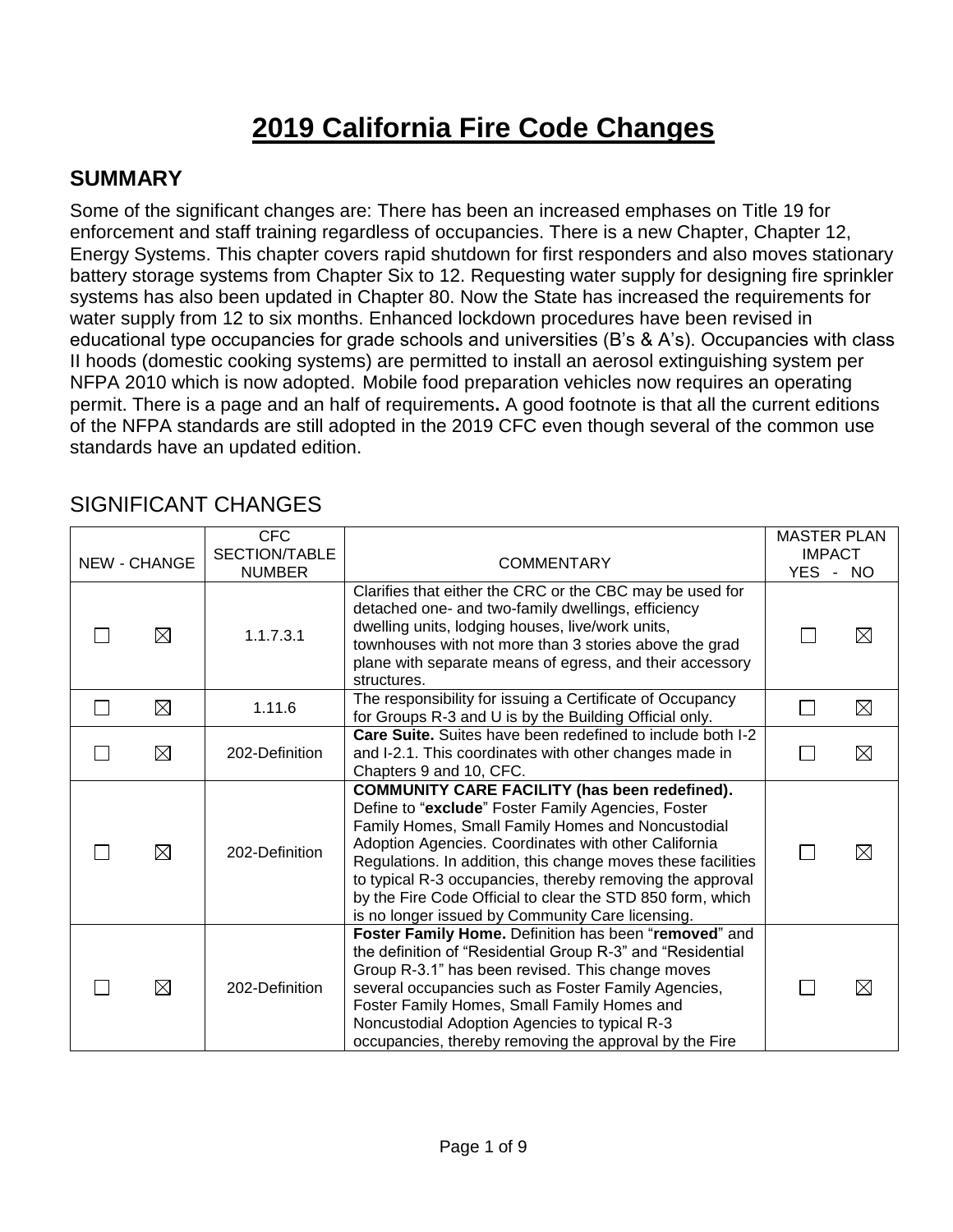|                          |              | <b>CFC</b>                     |                                                                                                                          | <b>MASTER PLAN</b>        |             |
|--------------------------|--------------|--------------------------------|--------------------------------------------------------------------------------------------------------------------------|---------------------------|-------------|
|                          | NEW - CHANGE | SECTION/TABLE<br><b>NUMBER</b> | <b>COMMENTARY</b>                                                                                                        | <b>IMPACT</b><br>YES - NO |             |
|                          |              |                                | Code Official to clear the STD 850 form, which is no                                                                     |                           |             |
|                          |              |                                | longer issued by Community Care licensing.                                                                               |                           |             |
|                          |              |                                | OCCUPANCY CLASSIFICATION RESIDENTIAL                                                                                     |                           |             |
|                          |              |                                | GROUP R-2.2 (CDCR ONLY - New Definition).                                                                                |                           |             |
|                          |              |                                | <b>California Department of Corrections &amp; Rehabilitation.</b>                                                        |                           |             |
|                          |              |                                | Required for compliance with SB 221 of 2017 which                                                                        |                           |             |
|                          |              |                                | required the SFM, in consultation with Dept. of Corrections<br>and Rehabilitation to establish minimum standards for the |                           |             |
|                          |              |                                | prevention of fire and protection of life safety in any                                                                  | $\mathbf{L}$              | $\boxtimes$ |
|                          | $\boxtimes$  | 202-Definition                 | structure used or intended to be used as a community                                                                     |                           |             |
|                          |              |                                | correctional reentry facility. Corresponding changes have                                                                |                           |             |
|                          |              |                                | also been made to Sections 1019.3 (stories with 1 exit),                                                                 |                           |             |
|                          |              |                                | 1020.4 (dead ends), 1030.1 (emergency escape and                                                                         |                           |             |
|                          |              |                                | rescue openings), 804.3.3.2 (minimum critical radiant                                                                    |                           |             |
|                          |              |                                | flux), 906.1 (portable fire extinguishers), 907.2.9 (fire<br>alarms), and 907.2.10.12 (smoke alarms)                     |                           |             |
|                          |              |                                | Vacant Premises. Per AHJ approval, sprinklers & alarm                                                                    |                           |             |
|                          | ⊠            | 311                            | systems can be out of service in seasonal occupied bldgs.                                                                | $\Box$                    | $\boxtimes$ |
|                          |              |                                | Must be less than 12K Sq. Ft                                                                                             |                           |             |
| $\Box$                   | ⊠            | 315.7                          | Outdoor Pallet Storage. Still require size and dimensions                                                                | $\Box$                    | $\boxtimes$ |
|                          |              |                                | but no longer require 12,000 lbs. impact force.                                                                          |                           |             |
| $\boxtimes$              | $\Box$       | 319                            | Mobile Food Preparation Vehicles. Operating permit is<br>now required. Page and an half of requirements.                 | $\Box$                    | $\boxtimes$ |
|                          |              |                                | Buildings with high-piled storage. HPS buildings have                                                                    |                           |             |
|                          |              |                                | now been added to when emergency evacuation plans are                                                                    |                           |             |
|                          | $\boxtimes$  | 403.11.5                       | required. There are square footage and mix-use                                                                           | $\mathbf{L}$              | $\boxtimes$ |
|                          |              |                                | considerations.                                                                                                          |                           |             |
| $\overline{\phantom{a}}$ | ⊠            | 403.12.3                       | Crowd Managers. The threshold for crowd managers                                                                         | $\Box$                    | $\boxtimes$ |
|                          |              |                                | dropped from 1,000 to 500 people for certain events.<br>Lockdown Plan. Must be approved by the fire code                 |                           |             |
| $\overline{\phantom{a}}$ | ⊠            | 404.2.3                        | official before implementation.                                                                                          | $\Box$                    | $\boxtimes$ |
|                          |              |                                | Emergency Responder Radio Coverage. 12 hrs. Stand                                                                        |                           |             |
|                          | $\boxtimes$  | 510                            | by power required. Coverage now requires 95% (Instead                                                                    | $\mathbf{L}$              | $\boxtimes$ |
|                          |              |                                | of 90%). Reference NFPA 1221.                                                                                            |                           |             |
|                          | $\boxtimes$  | 603.3.2.1                      | Fuel oil storage inside buildings. Permitted to be 1320                                                                  |                           | $\boxtimes$ |
|                          |              |                                | gallons in a sprinklered building. Use to be 660 gallons.<br>Spill containment. 55 gallons or 1,000 aggregate gallons    |                           |             |
|                          | $\boxtimes$  | 603.3.2.6                      | capacity shall have spill containment of the largest tank.                                                               | $\Box$                    | $\boxtimes$ |
|                          |              |                                | Group I-2 occupancies and ambulatory care facilities.                                                                    |                           |             |
|                          | ⊠            | 604.10.5                       | Space heaters shall only be used in nonsleeping staff and                                                                | $\Box$                    | $\boxtimes$ |
|                          |              |                                | employee areas.                                                                                                          |                           |             |
|                          |              |                                | <b>Solar Photovoltaic Power Systems &amp; Stationary</b>                                                                 |                           |             |
|                          | ⊠            | Old 605.11 & 608               | Storage Battery Systems moved to New Chapter 12.                                                                         |                           | $\boxtimes$ |
|                          |              |                                | Procedures for photovoltaic rapid shutdown for first<br>responders.                                                      |                           |             |
|                          |              |                                | <b>Commercial Kitchen Hoods. Added exceptions</b>                                                                        |                           |             |
|                          | $\boxtimes$  | 607.2                          | regarding factory-built and down-draft vents where Class 1                                                               |                           | $\boxtimes$ |
|                          |              |                                | Hood Systems are not required.                                                                                           |                           |             |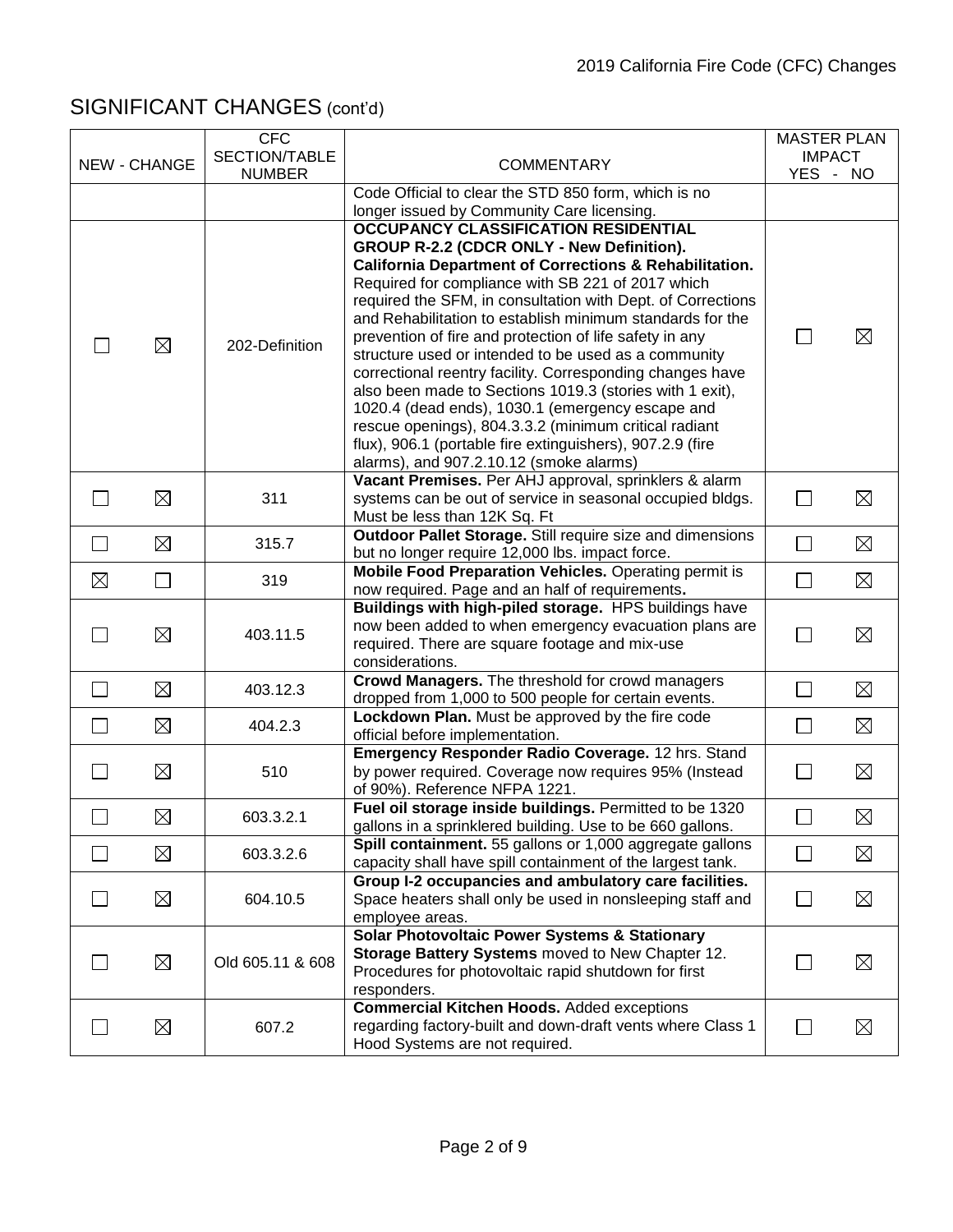|                |                     | <b>CFC</b><br>SECTION/TABLE |                                                                                                                                                                                                                                                                                                                    | <b>MASTER PLAN</b><br><b>IMPACT</b> |             |
|----------------|---------------------|-----------------------------|--------------------------------------------------------------------------------------------------------------------------------------------------------------------------------------------------------------------------------------------------------------------------------------------------------------------|-------------------------------------|-------------|
|                | <b>NEW - CHANGE</b> | <b>NUMBER</b>               | <b>COMMENTARY</b>                                                                                                                                                                                                                                                                                                  | YES - NO                            |             |
| $\Box$         | $\boxtimes$         | 704.1                       | Joints and Voids. New Section. Joints and voids space<br>shall be maintained.                                                                                                                                                                                                                                      |                                     | $\boxtimes$ |
|                | $\boxtimes$         | 807.2                       | Combustible decorative materials. 10% limit shall not<br>apply to curtains, draperies, fabric hangings and similar<br>combustible decorative materials used as window<br>coverings.                                                                                                                                |                                     | $\boxtimes$ |
| $\Box$         | $\boxtimes$         | 901.4.6.1                   | Access. Sprinkler riser and/or Pump Rooms shall be<br>readily accessible. Does not say need to be a separate<br>fire control room nor exterior door.                                                                                                                                                               | $\mathsf{L}$                        | $\boxtimes$ |
| $\Box$         | $\boxtimes$         | Table 901.6.1               | Aerosol fire-extinguishing systems. NFPA 2010 now<br>listed for use for generally Class II Hoods.                                                                                                                                                                                                                  |                                     | $\boxtimes$ |
|                | ⊠                   | 901.6.2                     | Integrated Testing. Test criteria has been added to the<br>code with a reference to NFPA 4 to ensure that where<br>multiple fire protection systems or life safety systems are<br>integrated, that the acceptance process and subsequent<br>testing must evaluate the all of the integrated systems as<br>a whole. |                                     | $\boxtimes$ |
| $\Box$         | ⊠                   | 901.6.2.2                   | Smoke control systems. Must be tested per NFPA 4 or<br>not exceeding 10 year intervals.                                                                                                                                                                                                                            |                                     | $\boxtimes$ |
|                | $\boxtimes$         | 901.8.2                     | Removal of existing occupant-use hose lines.<br>Authorizes code official to allow the removal occupant use<br>hose lines.                                                                                                                                                                                          | $\mathbf{L}$                        | $\boxtimes$ |
| $\mathsf{L}$   | $\boxtimes$         | 903.2.1                     | Group A Occupancies. Sprinklers are required on all<br>floors and egress floors where Group A occupancy are<br>located.                                                                                                                                                                                            | $\perp$                             | $\boxtimes$ |
| П              | $\boxtimes$         | 903.2.3                     | Group E Occupancies. Added sprinkler requirements.<br>Added exception once exceed 300 O.L., sprinklers are<br>required.                                                                                                                                                                                            | $\vert \ \ \vert$                   | $\boxtimes$ |
| $\mathbb{R}^n$ | $\boxtimes$         | 903.3.1.1.2                 | Bathrooms. Fire sprinklers not required in all small<br>bathrooms for R-occupancies including Group R-4 (New).                                                                                                                                                                                                     | $\Box$                              | $\boxtimes$ |
| $\mathbf{L}$   | $\boxtimes$         | 903.3.1.2.1                 | Balconies and decks (Projections). Sprinklers are<br>required on projections if Type V construction.                                                                                                                                                                                                               | $\vert \ \ \vert$                   | $\boxtimes$ |
| $\Box$         | $\boxtimes$         | 903.3.1.2.3                 | Attics (13R Systems). Attic protection is required if roof<br>assembly is 55 feet above fire department access road.                                                                                                                                                                                               | $\Box$                              | $\boxtimes$ |
| ┌─┐            | $\boxtimes$         | 903.3.3                     | Obstruction locations. The code now directs the user to<br>the sprinkler design standard to address sprinkler<br>obstructions.                                                                                                                                                                                     | ┌─┐                                 | $\boxtimes$ |
|                | $\boxtimes$         | 904.13                      | Domestic cooking systems. Requires automatic fire-<br>extinguishing system to protect domestic cooking<br>appliances in care facilities and college dorms (NFPA<br>2010 - Aerosol Extinguishing Systems).                                                                                                          |                                     | $\boxtimes$ |
| $\Box$         | ⊠                   | 905.3                       | Standpipe Systems. Class 1 allowed in B's and E's if<br>fully sprinklered.                                                                                                                                                                                                                                         | $\perp$                             | $\boxtimes$ |
| $\Box$         | $\boxtimes$         | 905.4                       | Location of Class 1 standpipe hose connections.<br>Location now on main floor landing and not intermediate<br>(As per NFPA 14).                                                                                                                                                                                    |                                     | $\boxtimes$ |
|                | $\boxtimes$         | 905.11                      | Locking standpipe outlet caps (New). Authorizes fire<br>code official to require locking caps on dry standpipe hose<br>connection outlets.                                                                                                                                                                         |                                     | $\boxtimes$ |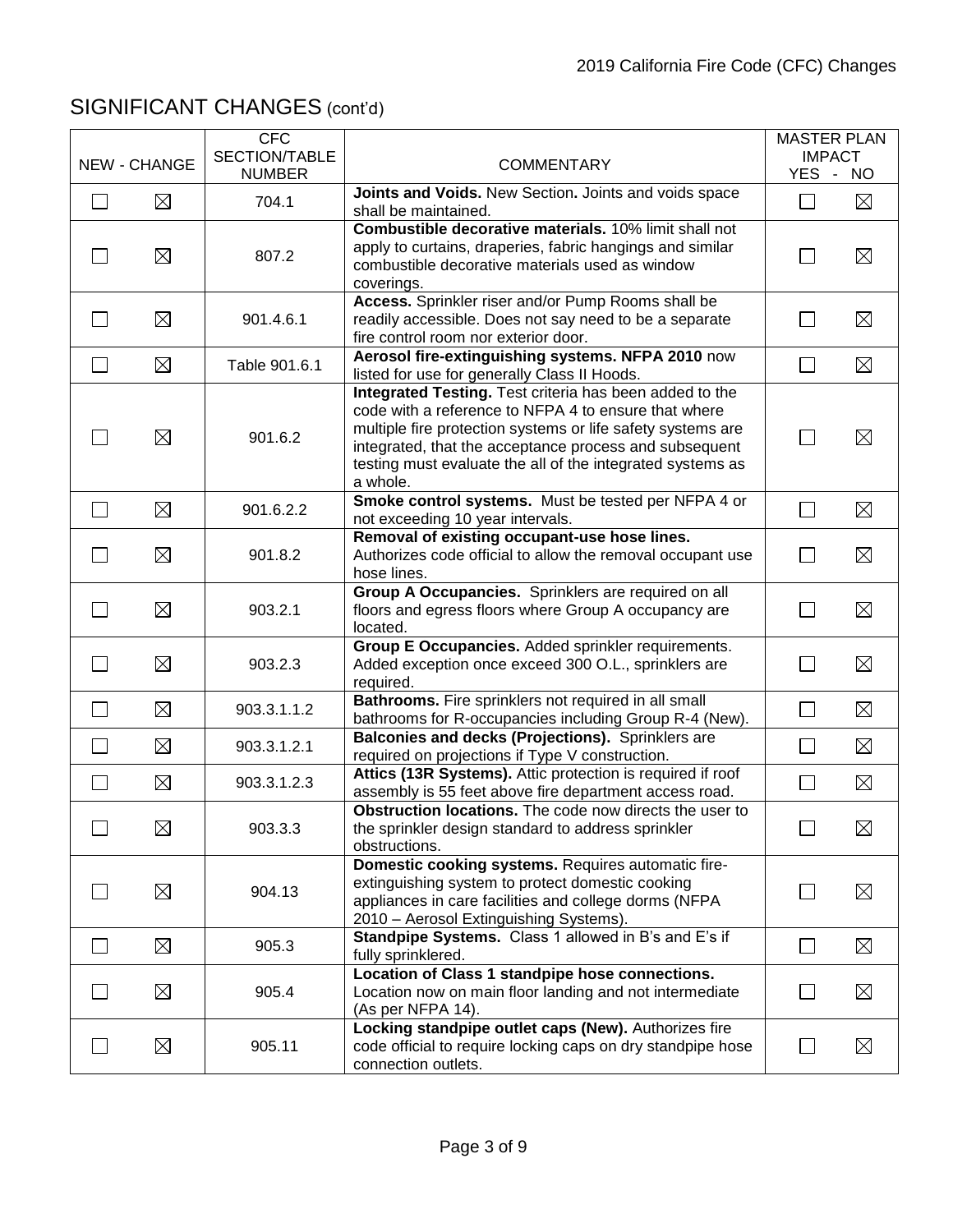|                          | <b>NEW - CHANGE</b> | <b>CFC</b><br>SECTION/TABLE                  |                                                                                                                                                                                                                                                                                |                   | <b>MASTER PLAN</b><br><b>IMPACT</b> |
|--------------------------|---------------------|----------------------------------------------|--------------------------------------------------------------------------------------------------------------------------------------------------------------------------------------------------------------------------------------------------------------------------------|-------------------|-------------------------------------|
|                          |                     | <b>NUMBER</b>                                | <b>COMMENTARY</b>                                                                                                                                                                                                                                                              |                   | YES - NO                            |
| $\Box$                   | $\boxtimes$         | 907.1.2                                      | Fire alarm shop drawings. The punch list of plan check<br>items in the 2016 Edition were removed.                                                                                                                                                                              | $\Box$            | $\boxtimes$                         |
| $\mathsf{L}$             | $\boxtimes$         | 907.2.1                                      | FA - Group A Occupancies. Manual fire alarm system<br>now required in Group A occupancies where there are 100<br>or more occupants on a level above or below the lowest<br>level of exit discharge, unless fully sprinklered.                                                  |                   | $\boxtimes$                         |
| $\Box$                   | $\boxtimes$         | 907.2.10<br>(Deleted)                        | Group R-4 Occupancy no longer requires fire and smoke<br>alarm systems.                                                                                                                                                                                                        | $\Box$            | $\boxtimes$                         |
| $\Box$                   | $\boxtimes$         | 907.2.23                                     | Capacitor energy storage systems. Automatic smoke<br>detection system shall be installed in areas containing<br>capacitor energy storage systems per Section 1206.3                                                                                                            | l - I             | $\boxtimes$                         |
| $\mathbf{L}$             | ⊠                   | 910.5                                        | Maintenance and testing (Smoke and Heat Vents). A<br>written record of inspection, testing and maintenance shall<br>be kept on the premise.                                                                                                                                    | $\mathbf{L}$      | $\boxtimes$                         |
| $\Box$                   | $\boxtimes$         | 913.2.2                                      | Circuits supplying fire pumps. Cables used for<br>supplying the fire pumps shall have a survivability rating<br>on 1-Hour, UL 2196 (Use to be 2 hrs)                                                                                                                           | $\vert \ \ \vert$ | $\boxtimes$                         |
| $\mathbf{L}$             | $\boxtimes$         | 915.2.3                                      | Group E Occupancies (CO Detectors). Shall be<br>installed if fuel-burning forced-air furnaces is installed in or<br>adjacent to classrooms.                                                                                                                                    | $\mathsf{L}$      | $\boxtimes$                         |
| $\mathbf{I}$             | $\boxtimes$         | 916                                          | Gas Detection Systems. Requirements for gas detection<br>systems are clarified and consolidated in new Section<br>916.                                                                                                                                                         | l - I             | $\boxtimes$                         |
| $\mathsf{L}$             | $\boxtimes$         | 917 (New)                                    | <b>Mass Notification Systems (College Campuses).</b><br>Occupant load over 1,000 cumulative occupant load shall<br>have a risk analysis performed to determine if a need for<br>such system.                                                                                   | $\mathsf{L}$      | $\boxtimes$                         |
| $\Box$                   | $\boxtimes$         | Table 1004.5<br>Section 1004.8               | Concentrated business use areas (B-Occupancy).<br>Example would be a Call Center. O.L. factor lower is 50<br>(instead of 100).                                                                                                                                                 |                   | $\boxtimes$                         |
|                          | $\boxtimes$         | Table 1006.2.1<br>Section 1006.2.1           | Egress based on occupant load and common path of<br>egress travel distance. Determination of cumulative<br>occupant loads is clarified and correlated with other code<br>requirements. All R's are required to be sprinklered,<br>including R-4s (which is a change from 2016) |                   | $\boxtimes$                         |
|                          | $\boxtimes$         | 1006.2.2.6<br>Table 1006.2.1<br>Table 1017.2 | Group R-3 & R-4 (Travel Distances). Exit access travel<br>distances are provided for Groups R-3 (125 Ft) and R-4<br>(75 Ft) when sprinklered with NFPA 13D sprinkler<br>systems.                                                                                               |                   | $\boxtimes$                         |
| $\overline{\phantom{a}}$ | $\boxtimes$         | 1006.3 &<br>1006.3.1                         | Adjacent story (Exit on). Determining egress<br>requirements has been clarified when the occupants travel<br>to an adjacent story to reach the exit (New 5 exceptions).                                                                                                        | $\Box$            | $\boxtimes$                         |
| $\Box$                   | $\boxtimes$         | 1008.2.3                                     | Exit discharge (New section). Illumination of exit<br>discharge can now terminate at a safe dispersal area via<br>exception.                                                                                                                                                   |                   | $\boxtimes$                         |
| $\mathsf{L}$             | $\boxtimes$         | 1009.7.2                                     | Separation (Area of rescue). The 1-hour fire-resistance-<br>rated separation between an exterior of assisted rescue<br>and the building is not required if the building is protected                                                                                           |                   | $\boxtimes$                         |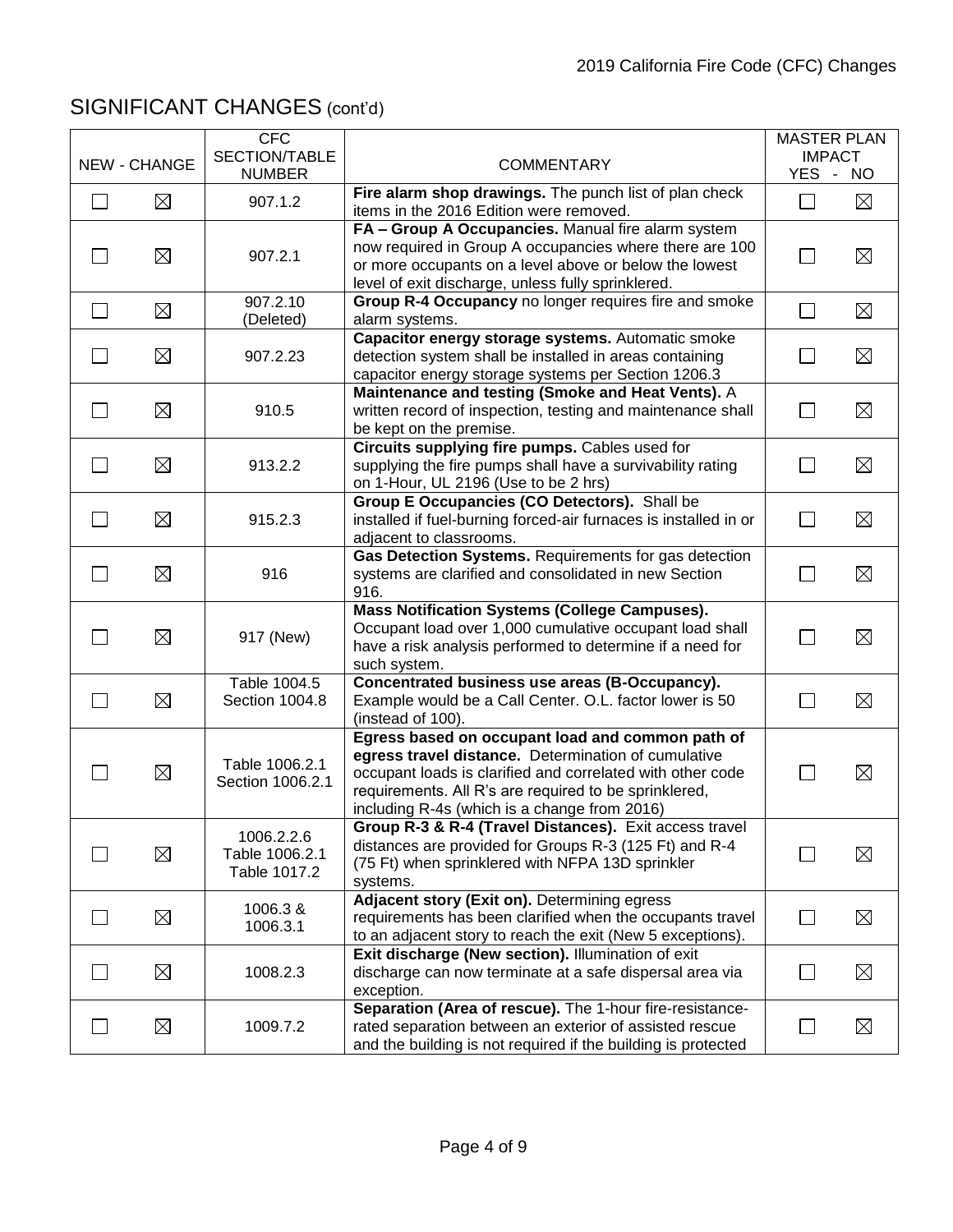|              | <b>NEW - CHANGE</b> | <b>CFC</b><br>SECTION/TABLE       | <b>COMMENTARY</b>                                                                                                                                                                                                                                                                    |                | <b>MASTER PLAN</b><br><b>IMPACT</b> |
|--------------|---------------------|-----------------------------------|--------------------------------------------------------------------------------------------------------------------------------------------------------------------------------------------------------------------------------------------------------------------------------------|----------------|-------------------------------------|
|              |                     | <b>NUMBER</b>                     | with an automatic sprinkler system designed to NFPA 13                                                                                                                                                                                                                               |                | YES - NO                            |
|              |                     |                                   | or 13R.                                                                                                                                                                                                                                                                              |                |                                     |
|              | $\boxtimes$         | 1010.1.4.4 &<br>1010.1.4.4.1      | Locking arrangements in educational occupancies<br>(E's and B's). Guidance is provided to allow enhanced<br>security measures yet still meet egress requirements on<br>classroom doors, i.e. "Keep intruders from entering"                                                          |                | $\boxtimes$                         |
|              | $\boxtimes$         | 1010.1.9.8 &<br>1010.1.9.8.1      | Delay egress (& Locking system). Guidance is provided<br>to allow enhanced security measures yet still meet egress<br>requirements on classroom doors.                                                                                                                               | $\mathbb{R}^n$ | $\boxtimes$                         |
|              | $\boxtimes$         | 1010.1.9.12                       | Stairway doors. The limitation is removed which<br>prohibited locking doors on the stairway side when the<br>stairway was more than four stories, but less than a high-<br>rise (previously limited to 4 stories in height).                                                         |                | $\boxtimes$                         |
|              | $\boxtimes$         | 1010.1.10                         | Panic and fire exit hardwire. Sensor release of<br>electrically locked doors is now allowed on egress doors<br>in Groups A's and E's. Also, the section is clarified to state<br>that panic hardware or fire exit hardware are only required<br>on swinging doors.                   | $\Box$         | $\boxtimes$                         |
|              | $\boxtimes$         | 1010.3<br>1010.3.1 to<br>1010.3.4 | Turnstiles and similar devices. This new section allows<br>security turnstiles or similar barriers, in the means of<br>egress path.                                                                                                                                                  |                | $\boxtimes$                         |
|              | ⊠                   | 1013.2                            | Floor-level exit signs in Group R-1. The location of low-<br>level exit signs can now be 18 inches above the floor (use<br>to be 8 inches previously).                                                                                                                               | П              | $\boxtimes$                         |
| $\mathbf{I}$ | $\boxtimes$         | 1017.3                            | Measurement (Exit Access Travel Distance). Common<br>path of egress travel must be applied to each room or<br>space on every story.                                                                                                                                                  | $\Box$         | $\boxtimes$                         |
|              | ⊠                   | 1023.3.1                          | Extension (Interior Exit Stairways & Ramp). Exception<br>3. Fire-resistance-rated separation is not required<br>between an interior exit stairway and exit passageways if<br>stairway pressurization is provided.                                                                    | $\sim$         | $\boxtimes$                         |
|              | $\boxtimes$         | 1023.5 & 1024.6                   | Penetrations (Exit Stairway & Exit Passageway).<br>Security system and two-way communication system<br>components are allowed to penetrate the fire-resistant<br>rated enclosure of exit passageways and interior exit<br>stairways and ramps.                                       |                | $\boxtimes$                         |
|              | $\boxtimes$         | 1026.4 &<br>1026.4.1              | Capacity (Horizontal Exits - Refuge areas). The<br>capacity is now determined by the total occupant load of<br>the adjoining compartment or the door capacity, whichever<br>is less.                                                                                                 |                | $\boxtimes$                         |
|              | $\boxtimes$         | 1029.6 &<br>1029.6.3              | Open-air assembly seating (Capacity of aisle for<br>assembly). A new term and definition is added for open-<br>air assembly seating. Open air seating is now essentially<br>"smoke protected seating" and accrues the benefits<br>traditionally assigned to smoke protected seating. |                | $\boxtimes$                         |
|              | ⊠                   | 1030.1                            | <b>Emergency Escape and Rescue.</b> Emergency escape<br>and rescue openings are required in Groups R-3 and R                                                                                                                                                                         | $\mathbf{L}$   | $\boxtimes$                         |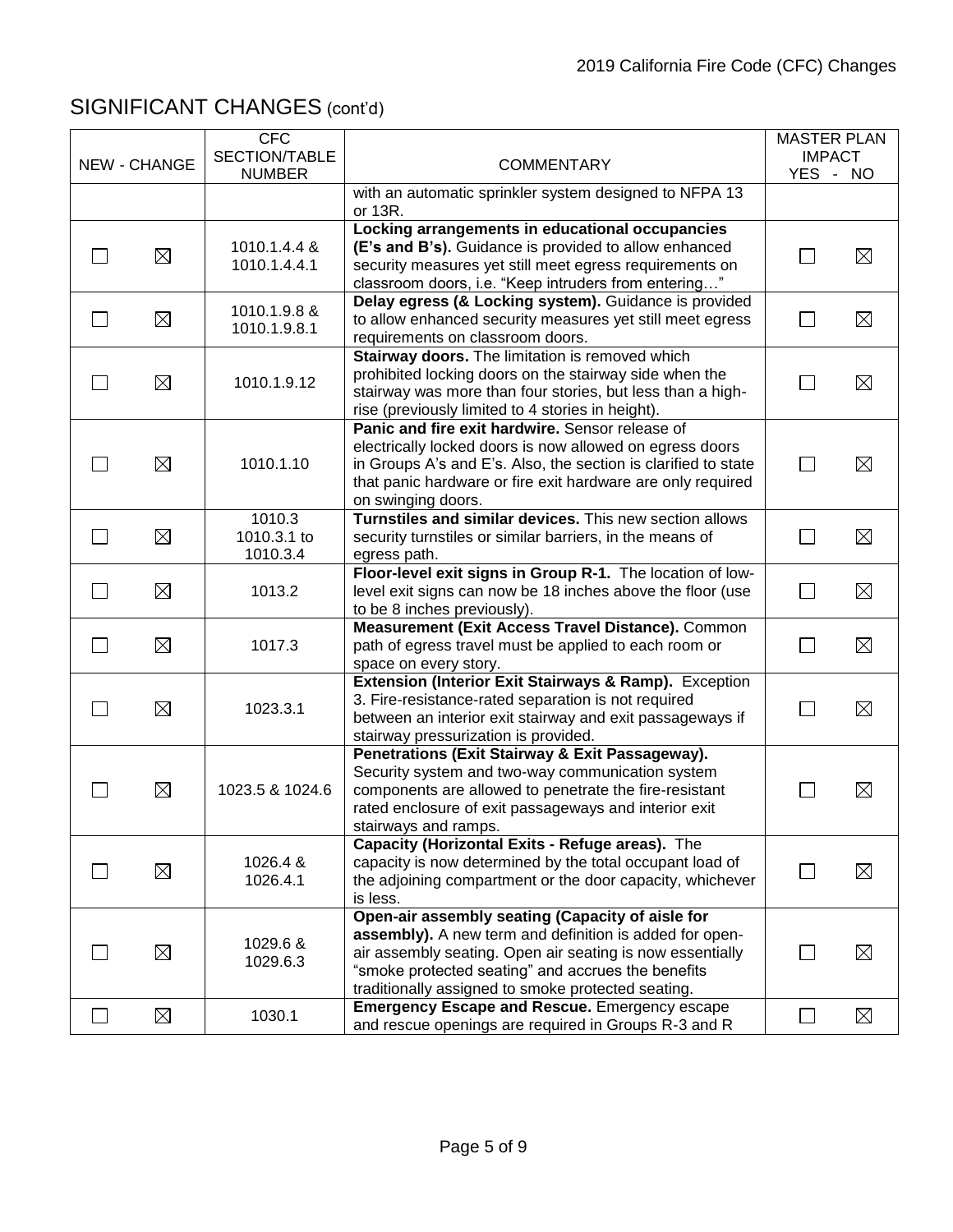|              |                     | <b>CFC</b><br>SECTION/TABLE |                                                                                                                                                                                                                                                                                                                                             | <b>MASTER PLAN</b><br><b>IMPACT</b> |             |
|--------------|---------------------|-----------------------------|---------------------------------------------------------------------------------------------------------------------------------------------------------------------------------------------------------------------------------------------------------------------------------------------------------------------------------------------|-------------------------------------|-------------|
|              | <b>NEW - CHANGE</b> | <b>NUMBER</b>               | <b>COMMENTARY</b>                                                                                                                                                                                                                                                                                                                           | YES - NO                            |             |
|              |                     |                             | 4, and Group R-2 provided with only one means of egress<br>from a story. Also, emergency escape and rescue<br>openings in basements are not required when sprinklered.                                                                                                                                                                      |                                     |             |
|              | $\boxtimes$         | 1031.4                      | Exit signs (Existing Buildings). This modification<br>clarifies that exit signs in existing buildings shall be<br>installed and maintained in accordance with the building<br>code that was in effect at the time of construction and the<br>applicable provisions of Section 1104                                                          | $\mathsf{L}$                        | $\boxtimes$ |
|              | $\boxtimes$         | 1031.10                     | Emergency lighting equipment inspection and testing.<br>Moves the requirements from Chapter 6 (general<br>emergency and standby power requirements) to Chapter<br>10 (Means of Egress). Revised to allow self-diagnostics.                                                                                                                  |                                     | $\boxtimes$ |
|              | $\boxtimes$         | 1103.5.1                    | Group A-2 (Sprinkler systems). Where alcoholic<br>beverages are consumed if their occupant load is 300 or<br>more, fire sprinklers are required (Not Adopted by SFM)                                                                                                                                                                        |                                     | $\boxtimes$ |
|              | $\boxtimes$         | 1103.9                      | Carbon monoxide alarms. Carbon monoxide alarms are<br>no longer required to be retroactively installed in existing<br>Groups I-1, I-2, I-4, and R based on occupancy<br>classification. The retroactive installation of carbon<br>monoxide alarms is only required in existing sleeping<br>rooms and dwelling units.                        |                                     | $\boxtimes$ |
| $\Box$       | $\boxtimes$         | 1104.16.2                   | Opening Protectives (Fire escape stairways). No longer<br>required to have openings rating for 45 mins if sprinklered.                                                                                                                                                                                                                      | a i                                 | $\boxtimes$ |
|              | $\boxtimes$         | 1105.6.2                    | Group I-2 Occupancies (Doors in existing Group I-2).<br>Fire protection rated doors in existing Group I-2<br>occupancies have 3 options for automatic closing<br>operations:<br>1. Actuation of smoke detectors<br>2. Actuation of the fire alarm system within the zone.<br>3. Activation of the fire sprinkler system within the<br>zone. |                                     | ⊠           |
|              | $\boxtimes$         | Chapter 12 New              | Energy Systems. Address all configurations of energy<br>systems. Includes emergency power, standby power, fuel<br>cell power and stationary battery storage system<br>requirements from 2016 CFC Chapter 6 and new<br>requirements.                                                                                                         |                                     | $\boxtimes$ |
|              | $\boxtimes$         | 1204.5                      | Buildings with rapid shutdown. Rapid shutdown is<br>required on solar photovoltaic systems to reduce the<br>shock hazard to emergency responders.                                                                                                                                                                                           |                                     | $\boxtimes$ |
|              | $\boxtimes$         | 1206.2                      | <b>Stationary storage battery systems (Electrical Energy</b><br>Storage Systems). Includes battery technologies and<br>required fire protection and safety features.                                                                                                                                                                        |                                     | $\boxtimes$ |
|              | $\boxtimes$         | Chapter 22                  | <b>Combustible Dust-Producing Operations. Reference to</b><br>new standard NFPA 652 "Standard on the Fundamentals<br>of Combustible Dust," is added to provide guidance and<br>criteria when evaluating combustible dust hazards. This<br>standard is adopted in Chapter 80.                                                                |                                     | ⊠           |
| $\mathbf{L}$ | $\boxtimes$         | 2303.2.1                    | Height (Emergency disconnect switches). Height of<br>emergency disconnect switches for fuel dispensing                                                                                                                                                                                                                                      |                                     | $\boxtimes$ |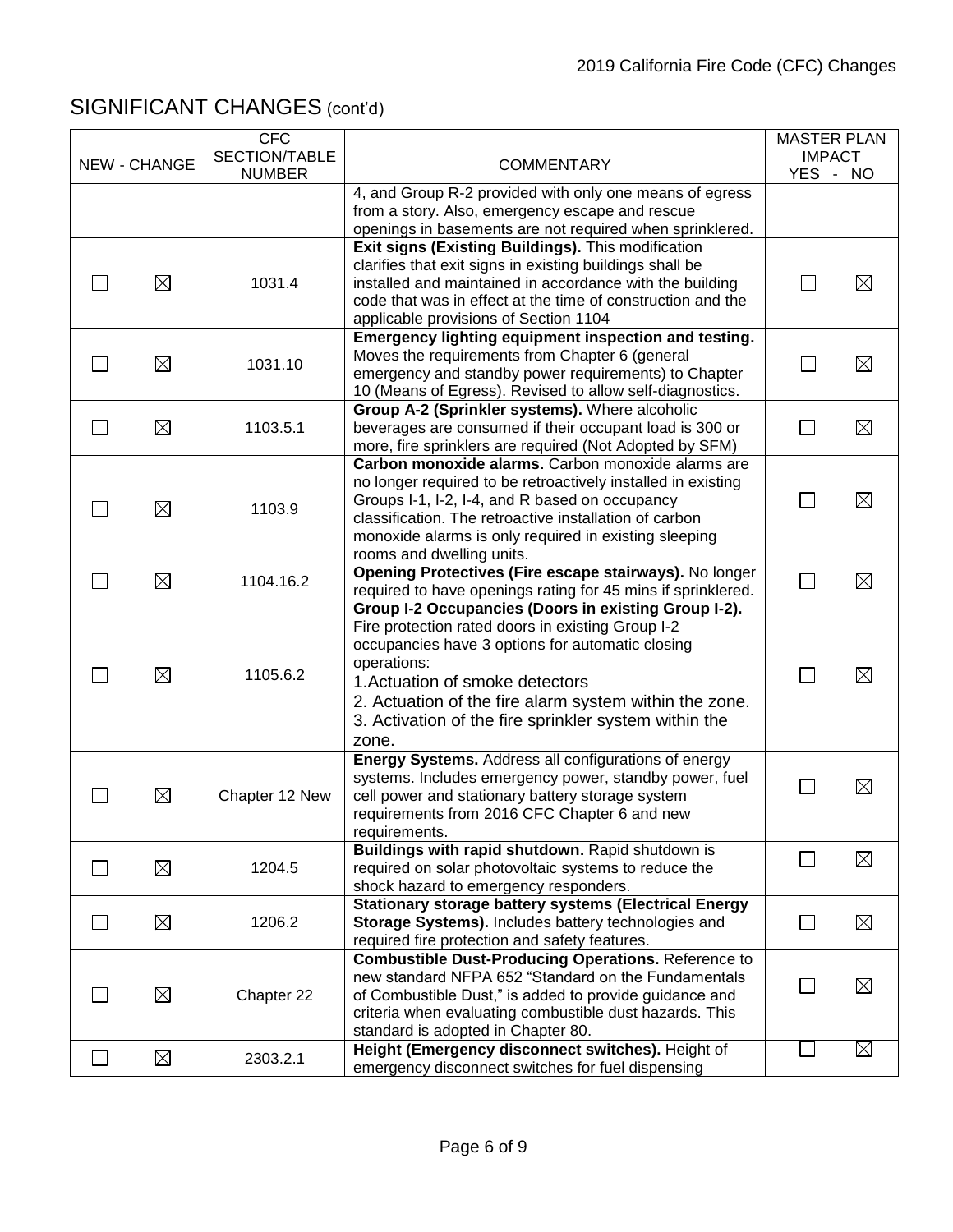| <b>NEW - CHANGE</b> | <b>CFC</b><br>SECTION/TABLE<br><b>NUMBER</b> | <b>COMMENTARY</b>                                                                                                                                                                                                                                                                                              | <b>MASTER PLAN</b><br><b>IMPACT</b><br>YES - NO |
|---------------------|----------------------------------------------|----------------------------------------------------------------------------------------------------------------------------------------------------------------------------------------------------------------------------------------------------------------------------------------------------------------|-------------------------------------------------|
|                     |                                              | operations shall be not less than 42 inches nor more than<br>48 inches AFF to the activation button. Still location is btw<br>20 to 100 feet away from dispensers                                                                                                                                              |                                                 |
| $\boxtimes$         | 2306.7.3.1                                   | Additional impact protection. The fire code official has<br>the authority to require additional vehicle impact protection<br>at fuel dispensing facilities.                                                                                                                                                    | $\boxtimes$                                     |
| $\boxtimes$         | 2309.6 &<br>2309.6.1                         | Repairs, purging, defueling and discharge (Defueling<br>of Hydrogen Fueled). The requirements for repairing<br>vehicles fueled by compressed or liquefied hydrogen<br>gas have been updated to address current<br>technologies and processes. NFPA 2 has been<br>added for reference.                          | $\boxtimes$                                     |
| $\boxtimes$         | 2311.6                                       | Vehicles powered by liquefied naturel gas (LNG) and<br>compressed natural gas (CNG) (Repair of<br>Vehicles Fueled by CNG and LNG). The requirements<br>for repairing vehicles fueled by compressed or liquefied<br>compressed gas have been updated to address current<br>technologies and processes.          | $\boxtimes$                                     |
| $\boxtimes$         | 2311.8                                       | Repair garages for vehicles fueled by lighter-than-air<br>fuels (Repair of Vehicles Fueled by). The requirements<br>for repairing vehicles fueled by compressed or liquefied<br>compressed gas have been updated to address current<br>technologies and processes.                                             | $\boxtimes$                                     |
| $\boxtimes$         | 2403.2.1.3                                   | Areas adjacent to spray booths. Classified electrical<br>wiring and equipment around a spray booth has been<br>reduced to 3 feet.                                                                                                                                                                              | $\boxtimes$                                     |
| ⊠                   | 2404.2 &<br>2404.3.1                         | Location of spray-finishing operations. 1-hour<br>separation is required between spray booths and spray<br>booths and the remainder of the building. Now same as<br>building code.                                                                                                                             | $\boxtimes$                                     |
| $\boxtimes$         | 2810 (New)                                   | <b>Outdoor Storage of Pallets At Pallet Manufacturing</b><br>and Recycling Facilities. Includes size of separate piles,<br>distance btw piles, buildings and property lines. Allows<br>minimum distances to be reduced based on providing<br>additional fire protection features.                              | $\boxtimes$                                     |
| ⊠                   | Chapter 31                                   | <b>Umbrella Structures (New Definition). Umbrella</b><br>structures that exceeds 400 square feet has enforceable<br>regulations.                                                                                                                                                                               | ⊠                                               |
| ⊠                   | 3103.3.1                                     | Special amusement buildings. Structures located in<br>temporary tents are now required to be protected with<br>automatic sprinkler systems. See 411.3 CBC.                                                                                                                                                     | $\boxtimes$                                     |
| $\boxtimes$         | 3103.6 & 3103.9                              | Construction documents. Temporary tents and<br>membrane structures are required to provide construction<br>documents which address their structural stability and load<br>carrying capacity. Larger tents and membrane structures<br>have been added to the list of temporary facilities which<br>must comply. | $\boxtimes$                                     |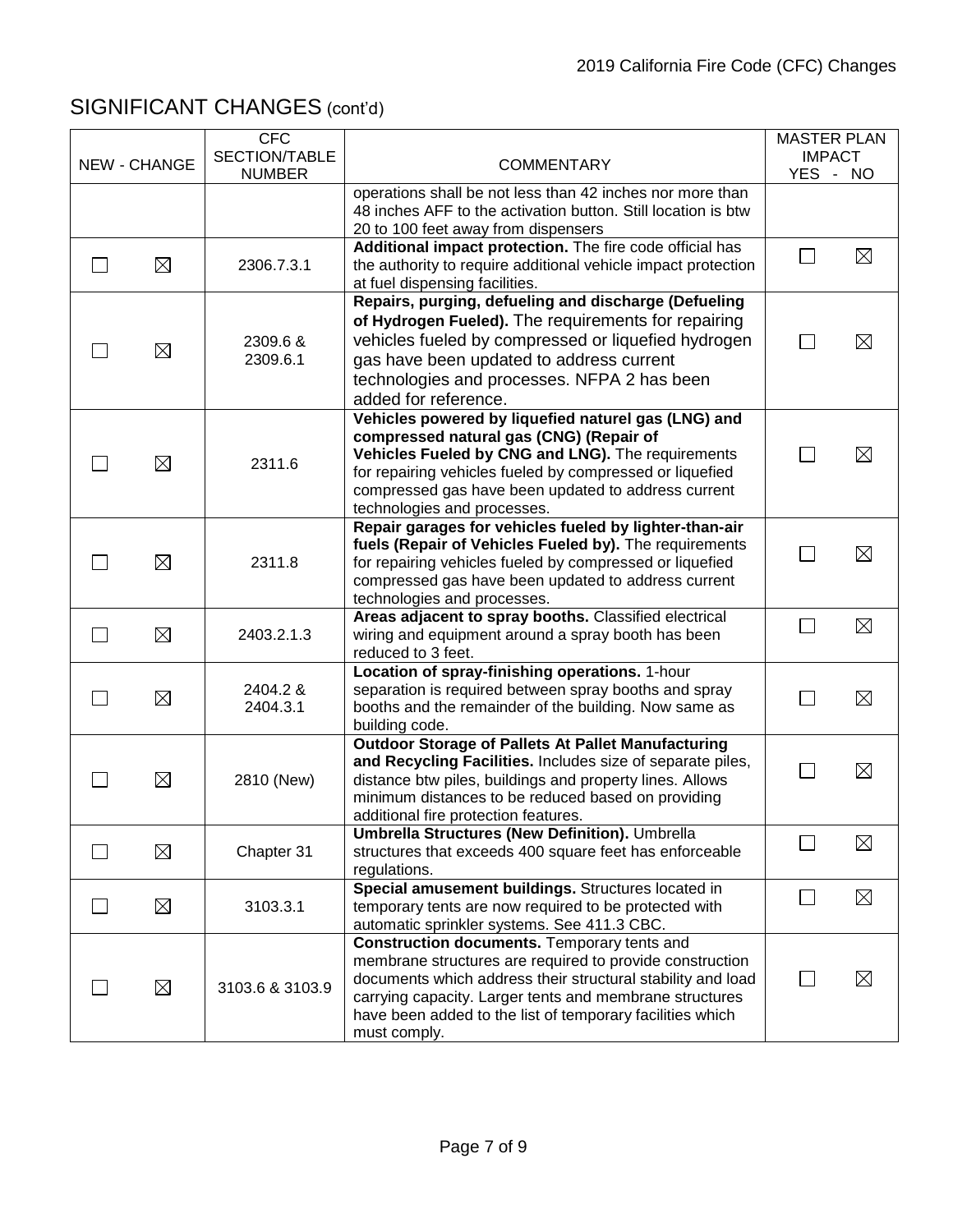|                     | <b>CFC</b>                                                         |                                                                                                                                                                                                                                                                                                                                                                                           | <b>MASTER PLAN</b>        |             |
|---------------------|--------------------------------------------------------------------|-------------------------------------------------------------------------------------------------------------------------------------------------------------------------------------------------------------------------------------------------------------------------------------------------------------------------------------------------------------------------------------------|---------------------------|-------------|
| <b>NEW - CHANGE</b> | SECTION/TABLE<br><b>NUMBER</b>                                     | <b>COMMENTARY</b>                                                                                                                                                                                                                                                                                                                                                                         | <b>IMPACT</b><br>YES - NO |             |
| $\boxtimes$         | 3105                                                               | Temporary Special Event Structures. The requirements<br>for temporary stage structures are expanded to include<br>all temporary structures greater than 400 square feet<br>when used at special events per Sections 105.6.47,                                                                                                                                                             |                           | $\boxtimes$ |
| $\boxtimes$         | Chapter 32                                                         | 105.7.22 and 202.<br>High-Pile Combustible Storage. The requirements in the<br>chapter have been updated to correlate with current NFPA<br>13 requirements and recent FM Global fire tests. Last<br>updated in year 2000.                                                                                                                                                                 | $\mathbf{L}$              | $\boxtimes$ |
| $\boxtimes$         | 3304.5                                                             | Fire watch (During Construction and Demolition). Fire<br>watch is now required 24/7. Clarification to the functions<br>and duties of the fire watch personnel has been added                                                                                                                                                                                                              | $\mathsf{L}$              | $\boxtimes$ |
| $\boxtimes$         | Chapter 39 (New)                                                   | Processing and Extraction Facilities. Establishes<br>regulations for the extraction of oil from plant material<br>using solvents as a medium.                                                                                                                                                                                                                                             | $\mathsf{L}$              | $\boxtimes$ |
| $\boxtimes$         | Table 5003.1.1<br>Fire Works                                       | Consumer Fireworks. Addresses the explosive nature of<br>Division 1.4G explosives and removes the 100% increase<br>credit for sprinklers where these items are stored.                                                                                                                                                                                                                    |                           | $\boxtimes$ |
| $\boxtimes$         | Table<br>5003.1.1(1),<br>Table 5003.11.1,<br>Section<br>6303.1.1.2 | Maximum Allowable Quantity for Class 3 Oxidizers.<br>The maximum allowable quantity for Class 3 oxidizers is<br>increased by about 10 percent in control areas and<br>Groups M and S occupancies.                                                                                                                                                                                         |                           | $\boxtimes$ |
| $\boxtimes$         | 5003.8.3.4                                                         | Control areas. The fire-resistance-rating of the floor of a<br>control area now includes Type IV buildings and can be<br>reduced to 1-hour if the building is fire sprinklered and<br>does not exceed 3-stories in height.                                                                                                                                                                |                           | $\boxtimes$ |
| $\boxtimes$         | 5005.1.12                                                          | <b>Emergency isolation (Protection of Hazardous</b><br>Materials Piping Systems). Requirements for leak<br>detection and emergency shutoff for high hazard<br>gasses and liquids only apply when the maximum<br>allowable quantity per control area is exceeded.                                                                                                                          |                           | $\boxtimes$ |
| $\boxtimes$         | 5103.2 &<br>5104.1.2                                               | Aerosol Products in Plastic Containers. Limitations of<br>aerosol products in plastic containers is revised and the<br>use of Plastic Aerosol X products is prohibited in higher<br>life hazard occupancies. Packaging for aerosol products is<br>limited to 33.8 Oz (1,000 ml) for plastic and metal<br>containers and 4 oz (118 ml) for glass containers under<br>specified conditions. |                           | ⊠           |
| ⊠                   | 5103.2.2,<br>5104.2.2,<br>5104.3.3, 5104.8,<br>5106.2.2            | <b>Aerosol Cooking Spray Products. Specific fire</b><br>protection requirements have been added to address<br>aerosol cooking spray products. Aerosol cooking sprays,<br>with a flash point of less than 500 °F have been<br>determined to pose hazards (from FM new data). This<br>modification addresses those hazards.                                                                 |                           | $\boxtimes$ |
| ⊠                   | 5306.1 & 5306.2                                                    | Medical gas storage. One-hour separation is required for<br>medical gas storage rooms and ventilation increased from<br>24 square inches to 36 square inches. When the                                                                                                                                                                                                                    |                           | $\boxtimes$ |